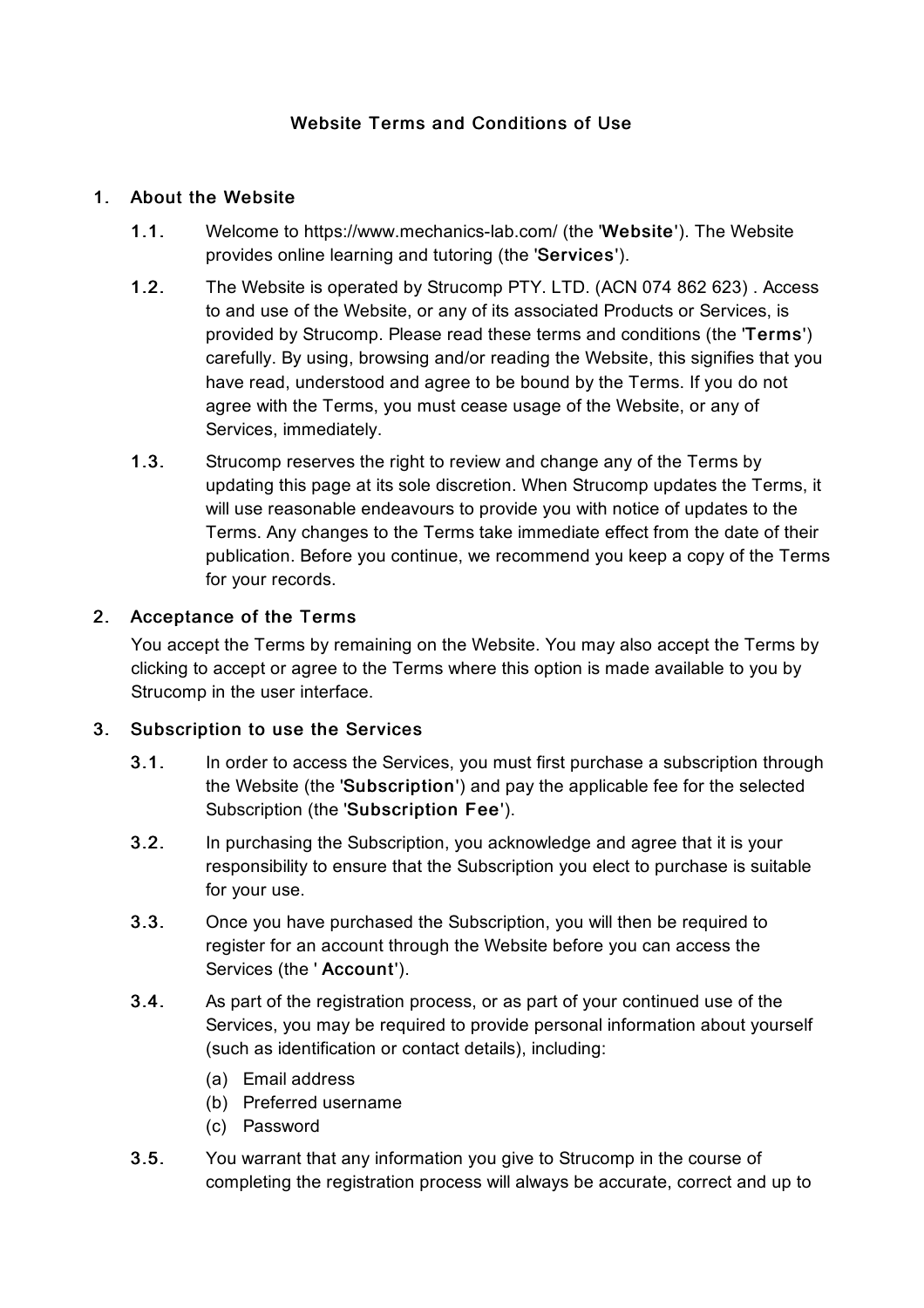date.

- 3.6. Once you have completed the registration process, you will be a registered member of the Website ('Member') and agree to be bound by the Terms. As a Member you will be granted immediate access to the Services from the time you have completed the registration process until the subscription period expires (the 'Subscription Period').
- 3.7. You may not use the Services and may not accept the Terms if:
	- (a) you are not of legal age to form a binding contract with Strucomp; or
	- (b) you are a person barred from receiving the Services under the laws of Australia or other countries including the country in which you are resident or from which you use the Services.

### 4. Your obligations as a Member

- 4.1. As a Member, you agree to comply with the following:
	- (a) you will use the Services only for purposes that are permitted by:
		- (i) the Terms; and
		- (ii) any applicable law, regulation or generally accepted practices or guidelines in the relevant jurisdictions;
	- (b) you have the sole responsibility for protecting the confidentiality of your password and/or email address. Use of your password by any other person may result in the immediate cancellation of the Services;
	- (c) any use of your registration information by any other person, or third parties, is strictly prohibited. You agree to immediately notify Strucomp of any unauthorised use of your password or email address or any breach of security of which you have become aware;
	- (d) access and use of the Website is limited, non-transferable and allows for the sole use of the Website by you for the purposes of Strucomp providing the Services;
	- (e) you will not use the Services or the Website in connection with any commercial endeavours except those that are specifically endorsed or approved by the management of Strucomp;
	- (f) you will not use the Services or Website for any illegal and/or unauthorised use which includes collecting email addresses of Members by electronic or other means for the purpose of sending unsolicited email or unauthorised framing of or linking to the Website;
	- (g) you agree that commercial advertisements, affiliate links, and other forms of solicitation may be removed from the Website without notice and may result in termination of the Services. Appropriate legal action will be taken by Strucomp for any illegal or unauthorised use of the Website; and
	- (h) you acknowledge and agree that any automated use of the Website or its Services is prohibited.

# 5. Payment

5.1. Where the option is given to you, you may make payment of the Subscription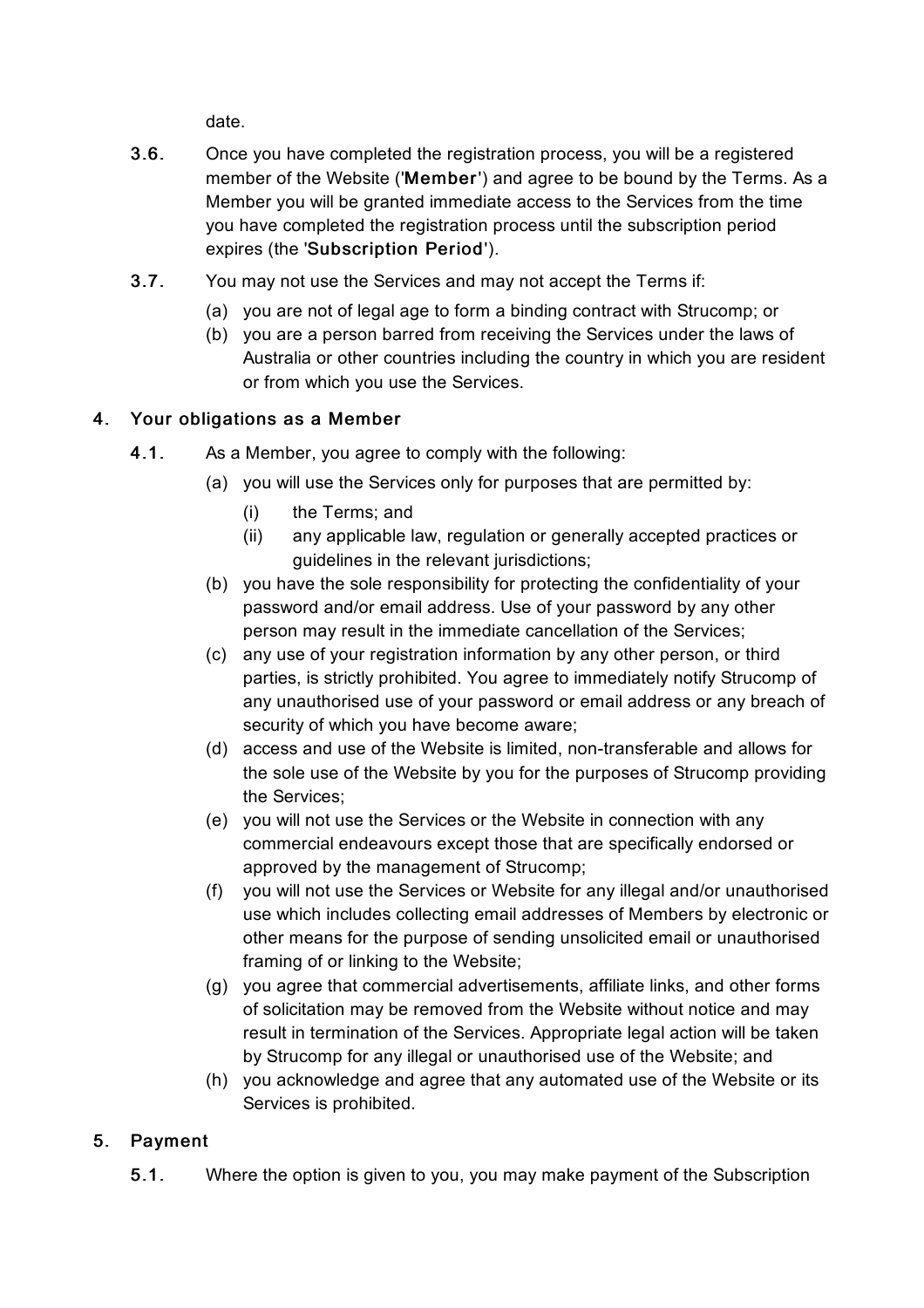Fee by way of:

- (a) Electronic funds transfer(' EFT') into our nominated bank account
- (b) Credit Card Payment ('Credit Card')
- (c) PayPal ('PayPal')
- 5.2. All payments made in the course of your use of the Services are made using Stripe. In using the Website, the Services or when making any payment in relation to your use of the Services, you warrant that you have read, understood and agree to be bound by the Stripe terms and conditions which are available on their website.
- 5.3. You acknowledge and agree that where a request for the payment of the Subscription Fee is returned or denied, for whatever reason, by your financial institution or is unpaid by you for any other reason, then you are liable for any costs, including banking fees and charges, associated with the Subscription Fee .
- 5.4. You agree and acknowledge that Strucomp can vary the Subscription Fee at any time and that the varied Subscription Fee will come into effect following the conclusion of the existing Subscription Period.

# 6. Refund Policy

Strucomp will only provide you with a refund of the Subscription Fee in the event they are unable to continue to provide the Services or if the manager of Strucomp makes a decision, at its absolute discretion, that it is reasonable to do so under the circumstances . Where this occurs, the refund will be in the proportional amount of the Subscription Fee that remains unused by the Member (the 'Refund').

# 7. Copyright and Intellectual Property

- 7.1. The Website, the Services and all of the related products of Strucomp are subject to copyright. The material on the Website is protected by copyright under the laws of Australia and through international treaties. Unless otherwise indicated, all rights (including copyright) in the Services and compilation of the Website (including but not limited to text, graphics, logos, button icons, video images, audio clips, Website, code, scripts, design elements and interactive features) or the Services are owned or controlled for these purposes, and are reserved by Strucomp or its contributors.
- 7.2. All trademarks, service marks and trade names are owned, registered and/or licensed by Strucomp, who grants to you a worldwide, non-exclusive, royaltyfree, revocable license whilst you are a Member to:
	- (a) use the Website pursuant to the Terms;
	- (b) copy and store the Website and the material contained in the Website in your device's cache memory; and
	- (c) print pages from the Website for your own personal and non-commercial use.

Strucomp does not grant you any other rights whatsoever in relation to the Website or the Services. All other rights are expressly reserved by Strucomp.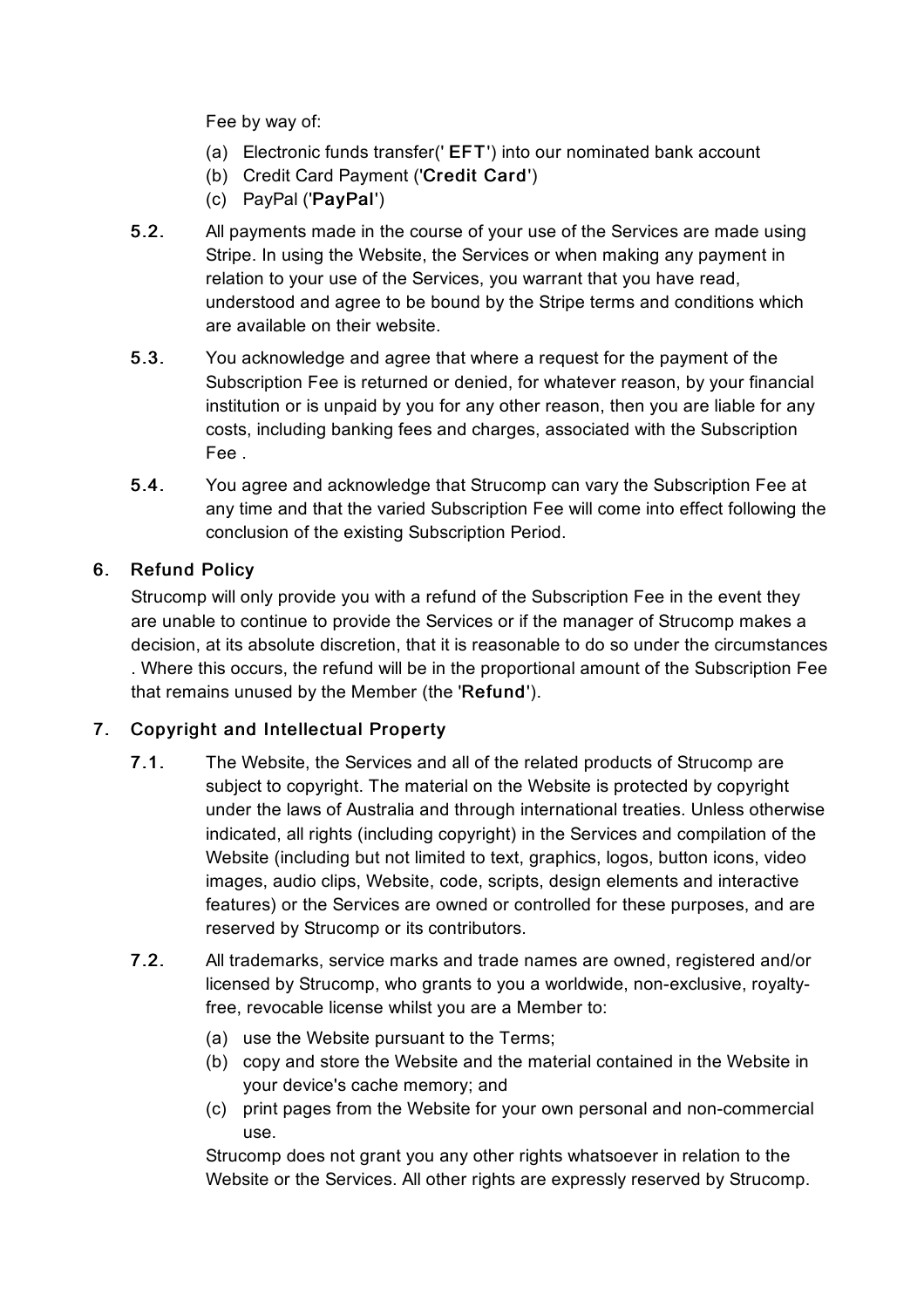- 7.3. Strucomp retains all rights, title and interest in and to the Website and all related Services. Nothing you do on or in relation to the Website will transfer any:
	- (a) business name, trading name, domain name, trade mark, industrial design, patent, registered design or copyright, or
	- (b) a right to use or exploit a business name, trading name, domain name, trade mark or industrial design, or
	- (c) a thing, system or process that is the subject of a patent, registered design or copyright (or an adaptation or modification of such a thing, system or process),

to you.

7.4. You may not, without the prior written permission of Strucomp and the permission of any other relevant rights owners: broadcast, republish, up-load to a third party, transmit, post, distribute, show or play in public, adapt or change in any way the Services or third party Services for any purpose, unless otherwise provided by these Terms. This prohibition does not extend to materials on the Website, which are freely available for re-use or are in the public domain.

### 8. Privacy

8.1. Strucomp takes your privacy seriously and any information provided through your use of the Website and/or Services are subject to Strucomp's Privacy Policy, which is available on the Website.

# 9. General Disclaimer

- 9.1. Nothing in the Terms limits or excludes any guarantees, warranties, representations or conditions implied or imposed by law, including the Australian Consumer Law (or any liability under them) which by law may not be limited or excluded.
- 9.2. Subject to this clause, and to the extent permitted by law:
	- (a) all terms, guarantees, warranties, representations or conditions which are not expressly stated in the Terms are excluded; and
	- (b) Strucomp will not be liable for any special, indirect or consequential loss or damage (unless such loss or damage is reasonably foreseeable resulting from our failure to meet an applicable Consumer Guarantee), loss of profit or opportunity, or damage to goodwill arising out of or in connection with the Services or these Terms (including as a result of not being able to use the Services or the late supply of the Services), whether at common law, under contract, tort (including negligence), in equity, pursuant to statute or otherwise.
- 9.3. Use of the Website and the Services is at your own risk. Everything on the Website and the Services is provided to you "as is" and "as available" without warranty or condition of any kind. None of the affiliates, directors, officers, employees, agents, contributors and licensors of Strucomp make any express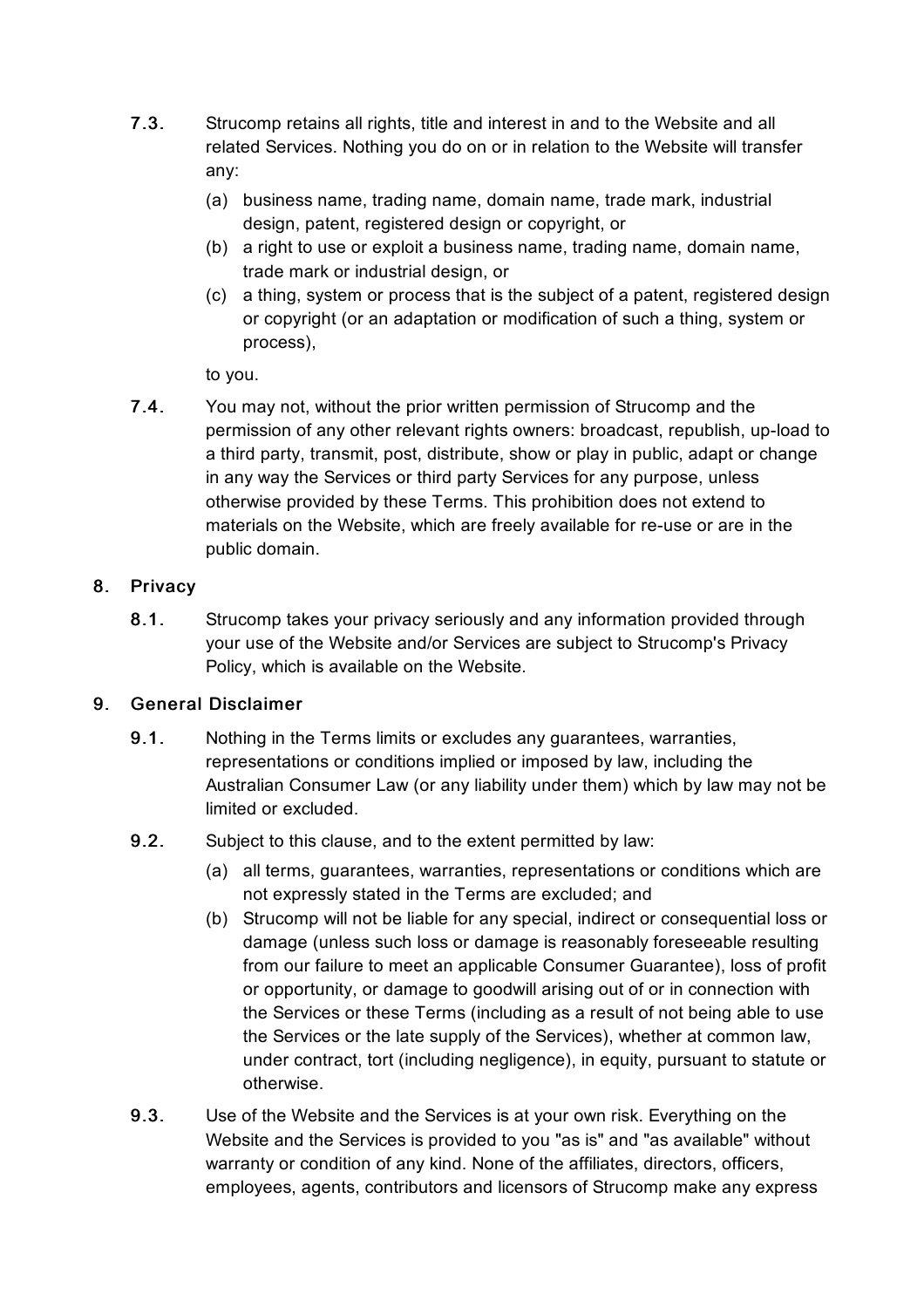or implied representation or warranty about the Services or any products or Services (including the products or Services of Strucomp) referred to on the Website. includes (but is not restricted to) loss or damage you might suffer as a result of any of the following:

- (a) failure of performance, error, omission, interruption, deletion, defect, failure to correct defects, delay in operation or transmission, computer virus or other harmful component, loss of data, communication line failure, unlawful third party conduct, or theft, destruction, alteration or unauthorised access to records;
- (b) the accuracy, suitability or currency of any information on the Website, the Services, or any of its Services related products (including third party material and advertisements on the Website);
- (c) costs incurred as a result of you using the Website, the Services or any of the products of Strucomp; and
- (d) the Services or operation in respect to links which are provided for your convenience.

# 10. Limitation of liability

- 10.1. Strucomp's total liability arising out of or in connection with the Services or these Terms, however arising, including under contract, tort (including negligence), in equity, under statute or otherwise, will not exceed the resupply of the Services to you.
- 10.2. You expressly understand and agree that Strucomp, its affiliates, employees, agents, contributors and licensors shall not be liable to you for any direct, indirect, incidental, special consequential or exemplary damages which may be incurred by you, however caused and under any theory of liability. This shall include, but is not limited to, any loss of profit (whether incurred directly or indirectly), any loss of goodwill or business reputation and any other intangible loss.

#### 11. Termination of Contract

- 11.1. The Terms will continue to apply until terminated by either you or by Strucomp as set out below.
- 11.2. If you want to terminate the Terms, you may do so by:
	- (a) not renewing the Subscription prior to the end of the Subscription Period;
	- (b) providing Strucomp with 30 days' notice of your intention to terminate; and
	- (c) closing your accounts for all of the services which you use, where Strucomp has made this option available to you.

Your notice should be sent, in writing, to Strucomp via the 'Contact Us' link on our homepage.

- 11.3. Strucomp may at any time, terminate the Terms with you if:
	- (a) you do not renew the Subscription at the end of the Subscription Period;
	- (b) you have breached any provision of the Terms or intend to breach any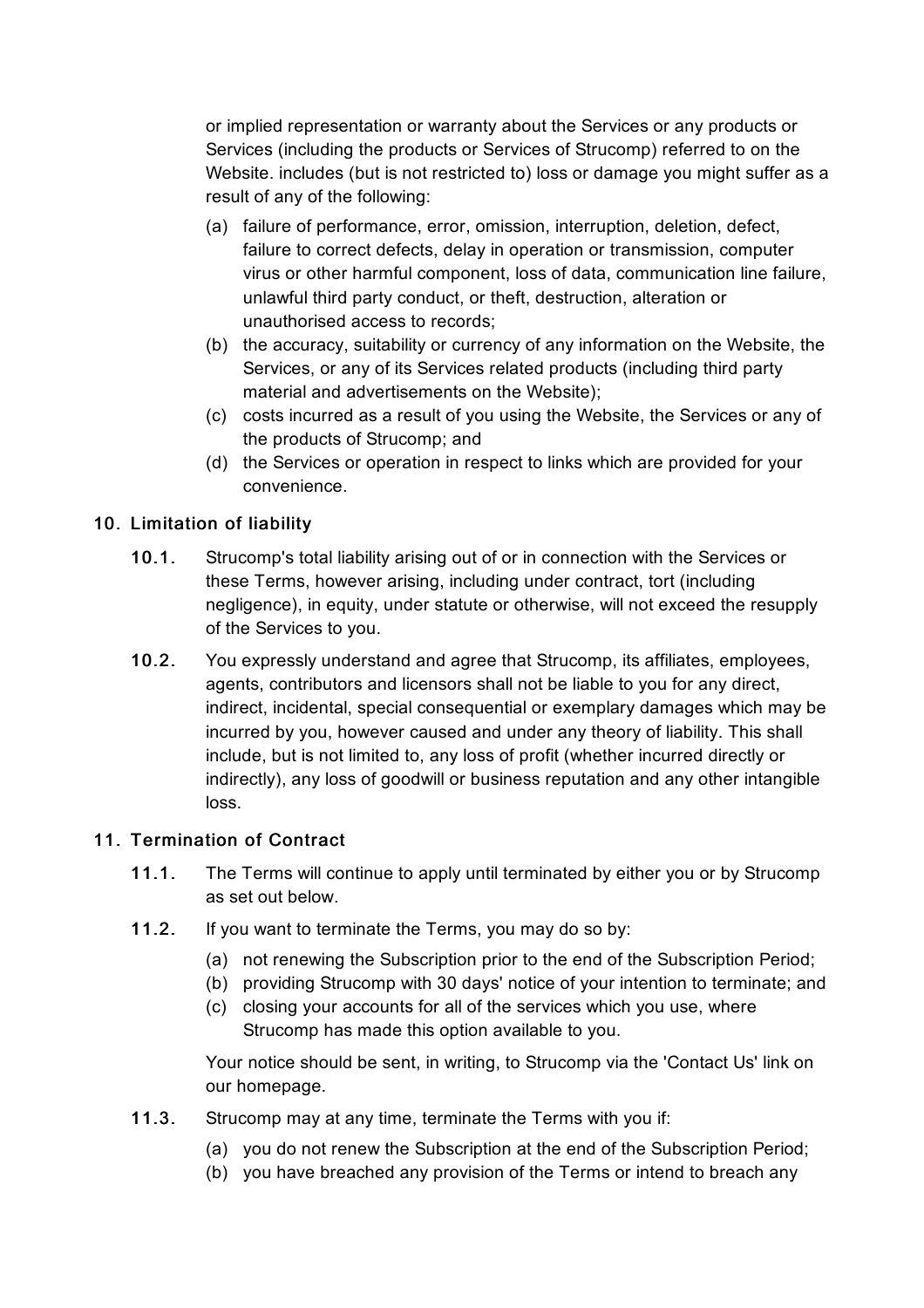provision;

- (c) Strucomp is required to do so by law;
- (d) the provision of the Services to you by Strucomp is, in the opinion of Strucomp, no longer commercially viable.
- 11.4. Subject to local applicable laws, Strucomp reserves the right to discontinue or cancel your membership at any time and may suspend or deny, in its sole discretion, your access to all or any portion of the Website or the Services without notice if you breach any provision of the Terms or any applicable law or if your conduct impacts Strucomp's name or reputation or violates the rights of those of another party.

# 12. Indemnity

- 12.1. You agree to indemnify Strucomp, its affiliates, employees, agents, contributors, third party content providers and licensors from and against:
	- (a) all actions, suits, claims, demands, liabilities, costs, expenses, loss and damage (including legal fees on a full indemnity basis) incurred, suffered or arising out of or in connection with Your Content;
	- (b) any direct or indirect consequences of you accessing, using or transacting on the Website or attempts to do so; and/or
	- (c) any breach of the Terms.

### 13. Dispute Resolution

#### 13.1. Compulsory:

If a dispute arises out of or relates to the Terms, either party may not commence any Tribunal or Court proceedings in relation to the dispute, unless the following clauses have been complied with (except where urgent interlocutory relief is sought).

#### 13.2. Notice:

A party to the Terms claiming a dispute ('Dispute') has arisen under the Terms, must give written notice to the other party detailing the nature of the dispute, the desired outcome and the action required to settle the Dispute.

# 13.3. Resolution:

On receipt of that notice ('Notice') by that other party, the parties to the Terms ('Parties') must:

- (a) Within 30 days of the Notice endeavour in good faith to resolve the Dispute expeditiously by negotiation or such other means upon which they may mutually agree;
- (b) If for any reason whatsoever, 20 days after the date of the Notice, the Dispute has not been resolved, the Parties must either agree upon selection of a mediator or request that an appropriate mediator be appointed by the President of the Australian Mediation Association or his or her nominee;
- (c) The Parties are equally liable for the fees and reasonable expenses of a mediator and the cost of the venue of the mediation and without limiting the foregoing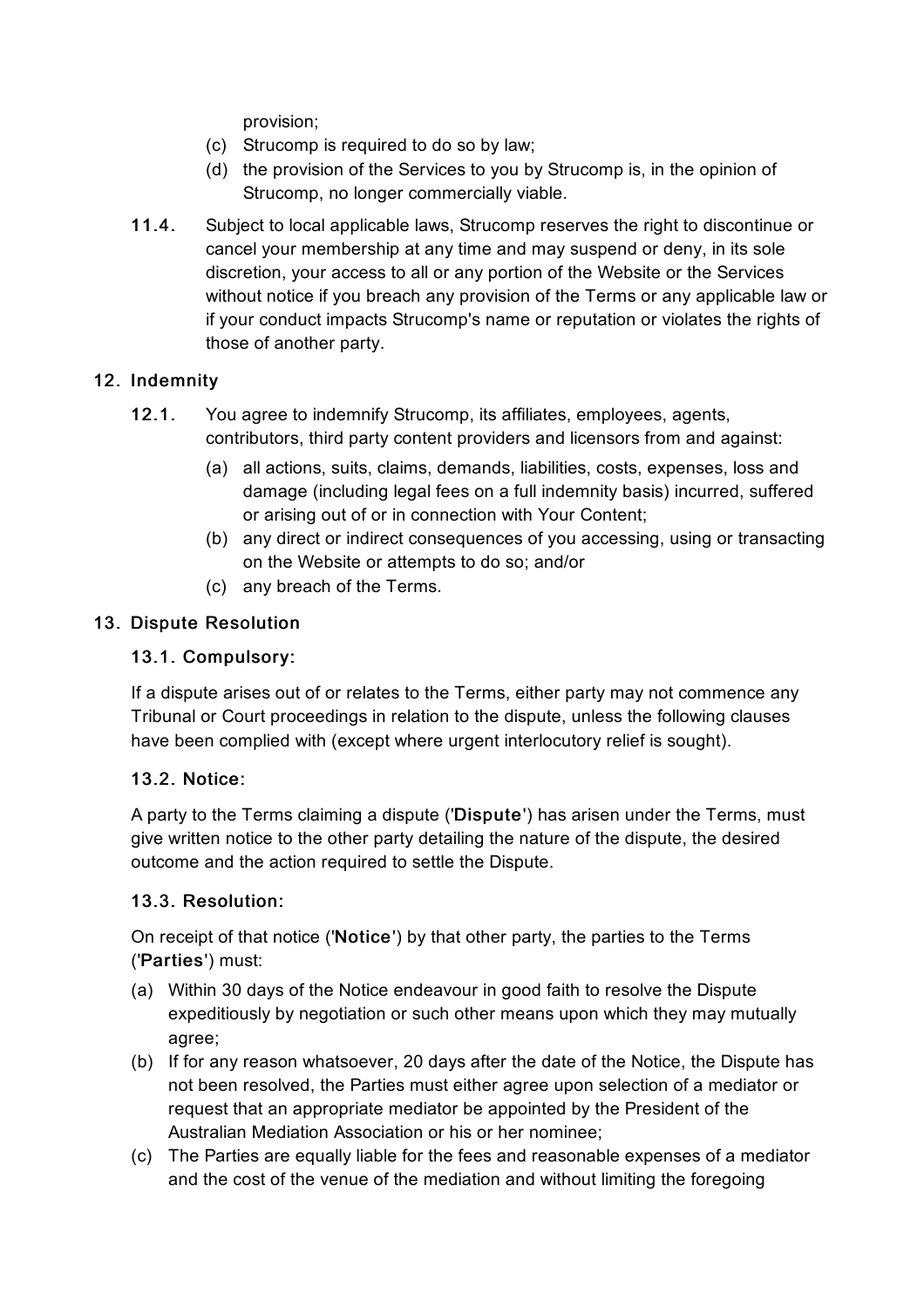undertake to pay any amounts requested by the mediator as a pre-condition to the mediation commencing. The Parties must each pay their own costs associated with the mediation;

(d) The mediation will be held in Melbourne, Australia.

### 13.4. Confidential:

All communications concerning negotiations made by the Parties arising out of and in connection with this dispute resolution clause are confidential and to the extent possible, must be treated as "without prejudice" negotiations for the purpose of applicable laws of evidence.

### 13.5. Termination of Mediation:

If 90 days have elapsed after the start of a mediation of the Dispute and the Dispute has not been resolved, either Party may ask the mediator to terminate the mediation and the mediator must do so.

### 14. Venue and Jurisdiction

The Services offered by Strucomp is intended to be viewed by residents of Australia. In the event of any dispute arising out of or in relation to the Website, you agree that the exclusive venue for resolving any dispute shall be in the courts of Victoria, Australia.

### 15. Governing Law

The Terms are governed by the laws of Victoria, Australia. Any dispute, controversy, proceeding or claim of whatever nature arising out of or in any way relating to the Terms and the rights created hereby shall be governed, interpreted and construed by, under and pursuant to the laws of Victoria, Australia, without reference to conflict of law principles, notwithstanding mandatory rules. The validity of this governing law clause is not contested. The Terms shall be binding to the benefit of the parties hereto and their successors and assigns.

#### 16. Independent Legal Advice

Both parties confirm and declare that the provisions of the Terms are fair and reasonable and both parties having taken the opportunity to obtain independent legal advice and declare the Terms are not against public policy on the grounds of inequality or bargaining power or general grounds of restraint of trade.

#### 17. Severance

If any part of these Terms is found to be void or unenforceable by a Court of competent jurisdiction, that part shall be severed and the rest of the Terms shall remain in force.

Approved by

Signature: \_\_\_\_\_\_\_\_\_\_\_\_\_\_\_\_\_\_\_\_\_\_\_\_\_\_\_\_\_\_\_\_\_\_\_\_\_\_\_\_\_